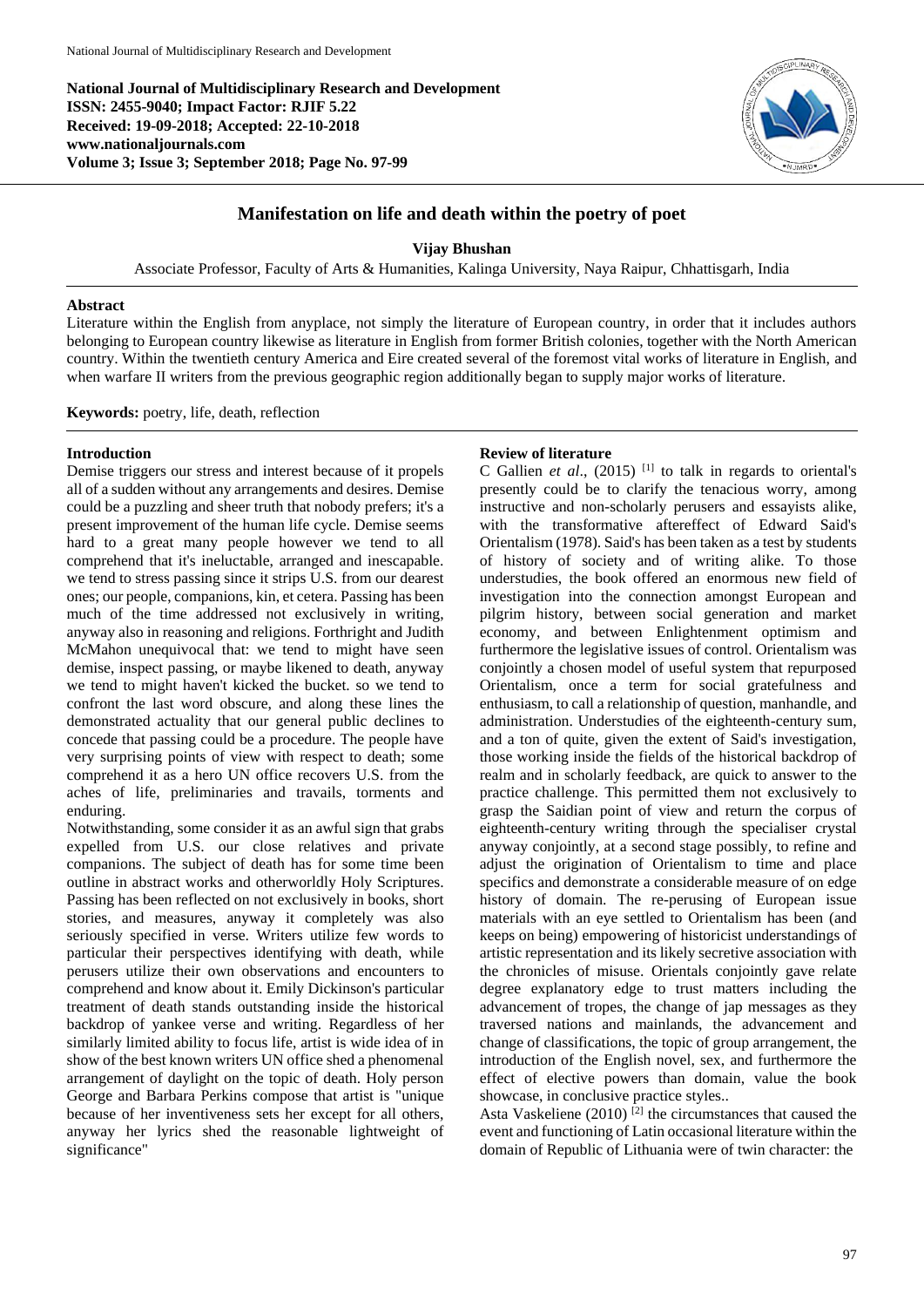theoretical background for the increase and development of occasional literature was shaped by the Jesuit humanistic pedagogic supported the study and imitation of the literature of classical antiquity. Sensible conditions for functioning of occasional literature were determined by its application: the literature of this kind mirrored political and public lifetime of the country and also the mentality of the educated elite. Occasional literature served the aim of the author's inventive expressive style and was the way of communication with the general public. Most active within the public lifetime of eighteenth century Republic of Lithuania were Jesuits and Piarists, and their competitive interaction inspired mutual innovations in education; the place and performance of occasional literature within the curricula of the 2 congregations, however, failed to primarily dissent. The genre analysis of occasional literature has shown that Jesuits were the foremost productive monkhood of the time, and also the most vital a part of its literature was implanted by panegyrics and alternative writings of the acknowledgment character; whereas in response to the aesthetic necessities of the Age of Enlightenment, the Piarists prioritized the lyric and also the locution as genres requiring a lot of terse ways that of expression. From the purpose of read of genre development it's noteworthy that the most conventions of the genre still remained necessary within the Latin occasional literature of the eighteenth century, however it absolutely was not needed from authors to obey exactly with the genre classification. The shape was changed and also the influence of a dedicatee's social station was vital to the inventive expression of the work.

G brewage *et al*., (2006) Nineteenth-century British writing and culture are a chic field for information space examines. Since the flip of the twentieth century, understudies and faultfinders have caterpillar-followed the crossing points and strains between Victorian writing and furthermore the visual expressions, legislative issues, social framework, financial life, specialized developments, logical idea - in a nutshell, culture in its broadest sense. Though the inclination in a considerable measure of past scholarly fundamental understanding was to utilize the figure of speech of culture as 'foundation', women's activist, Foulcauldian, and elective investigations have utilized a great deal of dynamic models that raise questions of intensity and of flow. Such advancements have re-vivified the circle. This arrangement means to suit and advance the principal captivating work being embraced on the outskirts of the circle of nineteenthcentury abstract investigations: work that meets productively with elective fields of study acknowledges history, or artistic hypothesis, or the historical backdrop of science.

## **Analysis of emily's literature**

The appallingly technique for making writing conjures a need among the programs to be extra keen to fact soul and genuine implications of that bit of writing that they read. anyway the obligation isn't direct since the perusers should remember of scholarly traditions and chronicled foundation of any bit of writing. Anyway they should have the sensibility of dialect inside which it's composed and along these lines the syntactic and expository details engaged with its organization.

In the previous hundreds of years a development was started that has picked up energy especially inside the elegant days that burdens the claim that one will get genuine implications of the content by examining basically its expository and etymological details. This exertion or this development is named stylistics. There are a lot of concentrates to date, on explanatory and accordingly the examination of complex gadgets in writing. numerous the books and articles in regards to this examination are uncovered especially inside the previous couple of decades severally exhibiting keen ideas and strategies.

### **The Woman in White**

Contrary to the immense efficiency that she showed inside the early decade, writer composed less ballads in 1866. Assail with individual misfortune moreover as loss of residential, artist may are excessively survived, making it impossible to remain up her past level of composing. Carlo kicked the buck*et al*l through this point once giving sixteen long periods of camaraderie; writer ne'er possessed another puppy. In spite of the fact that the unit worker of 9 years, Margaret O Brien, had hitched and left the Homestead that extremely same year, it totally was not till 1869 that her family got an exceedingly perpetual unit hireling, Margaret Maher, to switch the ongoing one. Emily yet again was to be faulted for errands, together with the heating, at that she exceeded expectations.

### **Conclusion**

As death succeeded passing, artist discovered her reality opposite. inside the fall of 1884, she composed that "The Dyings are too profound for me, and before I may raise my Heart from one, another has returned." That mid year she had seen "a pleasant dimness coming" and swooned though preparing inside the room. She stayed oblivious late into the night and long stretches of wretchedness took after. On November thirty, 1885, her weakness and distinctive side effects were subsequently stressing that capital of Texas dropped a visit to state capital. She was bound to her bed for a few months, anyway figured out how to send a last burst of letters inside the spring. what's believed to be her last letter was sent to her cousins, Louise and Frances Norcross, and effectively read: "Little Cousins, known as Back. Emily". On May 15, 1886, once numerous long periods of compounding indications, artist kicked the bucket at the age of fifty five. capital of Texas wrote in his journal that "the day was dreadful; she stopped to inhale that horrendous respiratory essentially before the [afternoon] shriek estimated." Dickinson's main medico gave the purpose behind death as Bright's illness and its length as two and half years.

Dickinson was covered, requested in an exceedingly white pine box with vanilla-scented bloodstone, a Lady's woman shoe, and a "bunch of blue field violets" set in regards to it. The stylized administration, order inside the Homestead's library, was simple and short; essayist, UN office had met her exclusively twofold, peruse "No Coward Soul Is Mine", an abstract sythesis by author that had been a most loved of Dickinson's. At Dickinson's ask for, her "pine box [was] not driven anyway helped through fields of buttercups" for internment inside the family plot at West site on Triangle Street.

#### **References**

- 1. Gallien C. Eighteenth-Century Orientalism in Contemporary British Historiography and Literary Criticism, Literature Compass. 2015; 12(4):121-133.
- 2. Asta Vaskeliene. Reception of Classical Literary Genres in the 18th-century Latin Occasional Literature of the Grand Duchy of Lithuania, National Literatures and Comparative Literary Research. 2015; 19(1):12-19.